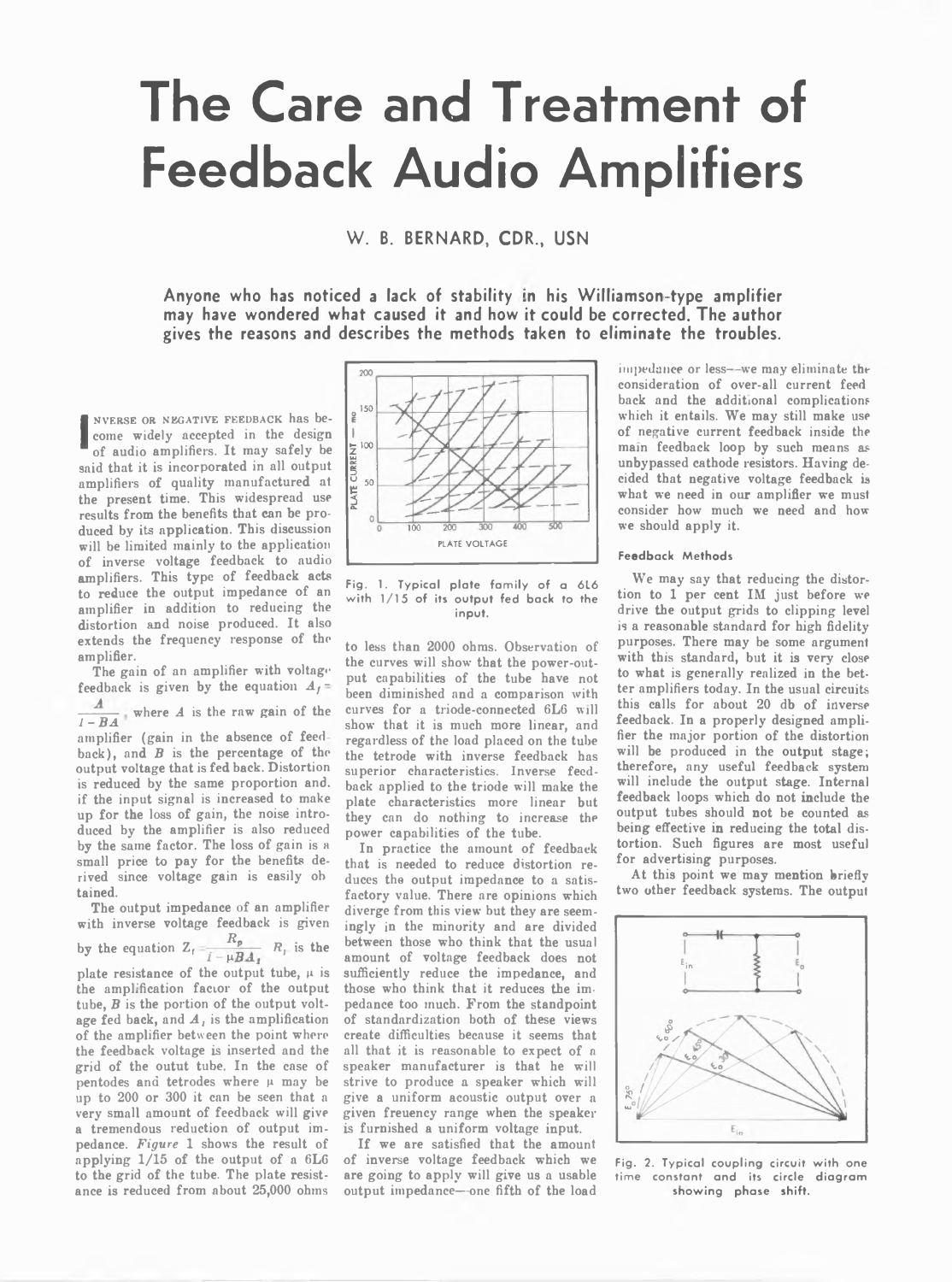tube cathodes are sometimes returned to the ends of a secondary or tertiary winding on the output transformer which is so phased that the voltages produced in this winding oppose the grid to cathode signal voltages. This connection is very effective in reducing distortion and output impedance, but has the disadvantage that special output transformers are required. It is generally used witn some type of over-all feedback system because if over 6 to 10 db of feedback is applied by this method the voltage required from the driver stage becomes difficult to furnish without encountering appreciable distortion in the driver stage.

The screen grids of the output tubes may be tapped up on the primary of the output transformer in the Ultra-Linear connection. This connection slightly reduces the output power available from a given set of tubes for a specified voltage supply condition, but it also allows the screen voltage to be increased so that this loss in power output capabilities may be recovered. This system is also usually used with some over-all feedback system since only 5 or 6 db of feedback may be applied thereby, and because it does not reduce distortion by the same factor that it reduces gain. It is useful, however, to reduce the output impedance of the tubes at very high frequencies when phase shifts in other parts of the circuit reduce the effectiveness of the over-all feedback loop for this purpose. This connection also requires a special transformer and such transformers are now available at about the same price as equivalent transformers without the screen taps.

Over-all voltage feedback is custom arily obtained from the plates of the output tubes or from the secondary of the output transformer. Although some commercial amplifiers have been produced which take the feedback voltages from the plates of the output tubes, such systems have very serious disadvantages. First they do not remedy any defects in the output transformer response or distortion characteristics. Second, they place severe requirements upon the power-supply filtering and the balance between the halves of the primarv of the output transformer if they are not to increase the hum in the output of the amplifier. This situation results because such a system acts to reduce, at the plates of the output tubes, any signal that is not present in the amplifier ahead of where the feedback voltage is introduced. If there is any hum voltage present at the center tap of the output transformer, the feedback will act to reduce the amount of hum at the plates of the tubes to less than the amount at the center. Therefore, there will be hum currents flowing in the halves of the outputtransformer primary. These currents are out of phase but even so they will pro



Fig. 3. Circle diagrams for circuits having **more than one time constont within the feedback loop.**

duce a voltage in the secondary of the transformer unless the currents are equal and the halves of the transformer primary are exactly balanced.

A special case of feedback is the connection of a network from the plate to the grid of a single stage. Such a system does not reduce the gain of the stage around which it is connected but reduces the gain of the previous stage by reducing the load resistance into which the previous stage works. Because such a system may offer an abnormally low load to the previous stage it may produce more distortion in the driver stage than it reduces in the output stage. In a highquaiity amplifier it should not be used where the signal voltage exceeds a volt or two.

Finally we may consider the system where the feedback voltage is taken from the secondary of the output transformer. This has the advantage that in addition to reducing noise and distortion in the remainder of the amplifier it also reduces the distortion and the variation of frequency response caused by deficiencies of the output transformer. It has the disadvantage that the amount of feedback which can be applied may be more limited by the considerations of stability than is the case when the feedback voltage is taken from the primary of the output transformer.

## **Possibility of Oscillation**

When we previously considered the feedback gain equation we were thinking of the mid-frequency situation where *A* is positive and *B* is negative thus making  $-AB$  a positive number. At frequency extremes *A* is no longer a positive real number. It becomes complex and may lie in any of the four quadrants. *B* may also change phase and magnitude with frequency. If AB becomes 1 or greater in magnitude and is a positive real number the amplifier will be subject to oscillation.

This situation may be avoided by insuring that the phase shifts around the entire feedback loop do not add up to 180 deg. until the quantity *BA* is less than one.

The difficulty of achieving the above requirement for stability will depend upon the design of the amplifier. At very low frequencies each *RC* coupling eircuit may be considered as one time constant, and a resistor shunted by an inductance may also be considered one time constant. The output transformer, may be considered as one time constant at low frequencies. At very high fre quencies a resistor shunted by a capacitance is one time constant. At very high frequencies the output transformer is a much more complex device and if the speaker-system impedance increases so that the transformer may be considered to be operating unloaded it may be considered to be roughly the equivalent of two time constants.

Each time constant represents a phase shift which may reach a maximum of 90 deg. *Figure* 2 shows the circle diagram representing the action of one time constant. When the phase shift is 90 deg. the output voltage is zero so a feedback loop containing two time constants is stable because the gain approaches zero when the total phase shift approaches 180 deg. *Figure* 3 shows the results of having a larger number of time constants within the feedback loop. If we have three equal time constants within the loop the voltage gain around the loop will be reduced by a factor of 8, or 18 db, when the phase shift is 180 deg. In this case we could have about 12 db of inverse feedback and a safety margin of 6 db to allow for changes of gain due to aging of components and replacement of tubes. With four equal time con stants the loss in voltage gain at 180 deg. phase shift is 4, or 12 db. This allows 6 db of feedback and 6 db for a safety factor. Since we may have as many as five time constants in an ampli fier we must look for some solutions to the phase shift-gain problem if we are to apply the 20 db of feedback that we mentioned earlier.

#### **Remedies**

What remedies are available to reconcile the conflicting requirements of distortion reduction and of maintaining stability? The first and easiest method which we can adopt is to stagger the values of the time constants of the vari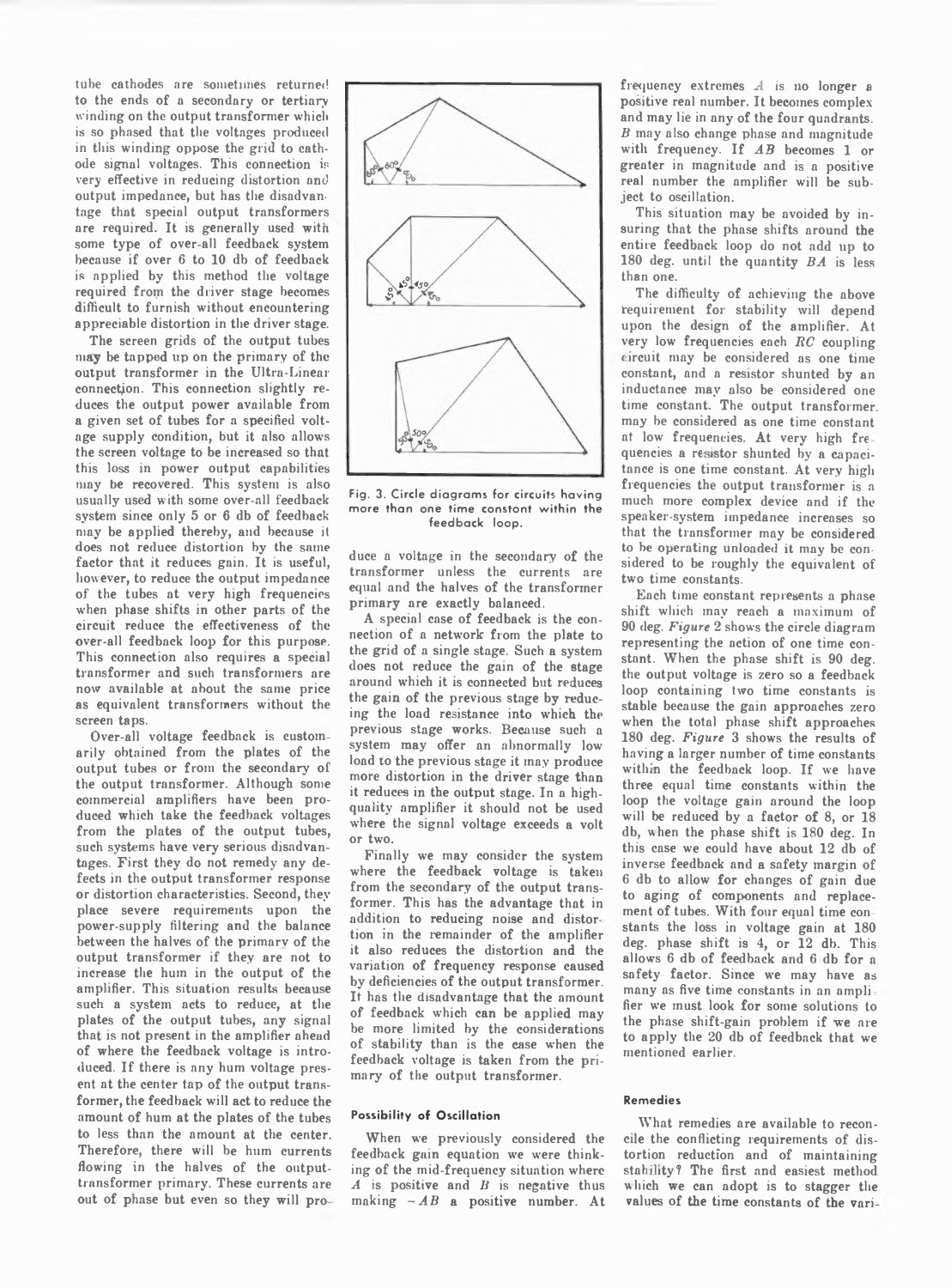ous stages. Thus in the case of a threetime-constant circuit if we design so that one of the time constants is approaching 90 deg. when the other two are just past 45 deg., let us say one cir cuit at 80 deg and two at 50 deg., we will have system which will allow the application of 20 db of feedback with almost 10 db of safety margin.

Since the Williamson type amplifier is a very popular type, let us study it in detail. An analysis of the circuit in *Fig.* 4 shows that it has three time constants at low frequencies— two *RC* coupling circuits and the output trans former; therefore we should be able to maintain low frequency stability with 20 db of feedback.

Because it is much easier to obtain response at low frequencies by the use of *RC* circuits than by means of transformers it is evident that we should have the longer time constants in the *RC* coupled stages. We should try to approach a 10-to-l ratio between the time constant of at least one of the *RC* stages and the transformer primary inductance-plate to plate load combination. Such a long *RC* constant is difficult to obtain in the output stage of the Williamson since the output tubes are operated at a high plate dissipation which requires that the grid leak resistors be kept low in value to prevent the tubes from running away from the effects of ion currents or grid emission. The size of the coupling capaci tors is similarly limited by the considerations of leakage and physical size. The time constant in the output grids is made about 1/40 sec. and the constant of the driver grid circuit is made about 1/8 sec. Exact calculations on the low-frequency characteristics of the amplifier are complicated by the fact that the pri mary inductance of the output transformer may change appreciably with a change of signal level; therefore, the time constant of the transformer will change with signal level.

At very high frequencies the problem of insuring stability is much more complicated because we have five time constants to deal with, two of which are tied to the characteristics of the output transformer. Even if it were easily possible there would be no advantage of making all the other time constants shorter than those of the transformer, since it is possible that the transformer alone could give 180 deg. phase shift before the gain around the feedback loop was reduced to one. It is therefore

**Fig. 5. Effect of network of Fig. 4 on am plitude and phase response.**



Fig. 4. Simplified schematic of a Williamson-type amplifier. Network shown dotted in plate circuit of first tube will change amplitude and phase response.

necessary to design the other stages so that the response of the whole circuit is down considerably before the resonant frequency of the transformer is reached. It is for this reason that it is necessary to have a transformer with good high-frequency response in order to obtain satisfactory operation in a feedback amplifier.

Although feedback will compensate for a great deal of loss within the band pass of an amplifier, an examination of the basic feedback gain equation will show that such a loss comes off the top of the amplification. That is, when the "raw" gain of the amplifier is reduced the over-all gain remains almost constant and the gain reduction due to feedback and with it the distortion reduction are diminished almost as much as the raw gain. For this reason the benefits of the feedback will be lost to about the same extent that the raw gain is lost. With such a limitation it is desirable to make two of the *RC* time constants somewhat longer than those of the transformer and give special treatment to the other one. A step circuit connected from the plate of the input amplifier to ground, shown dotted in *Fig.* 4, can be added. Such a network will cause the first stage to have an amplitude and phase response as shown in *Fig.* 5. This response coupled with the response of the other two resistance-coupled stages can give a system that is just barely stable. A little margin of safety can be realized by making *B* a complex quantity with phase characteristics the opposite of those of *A.* This may be done by shunt ing all or part of the feedback resistor with a capacitor. In *Fig.* 4 all of the resistor is shown shunted.

# **Testing Procedures**

Since very few individual experiment

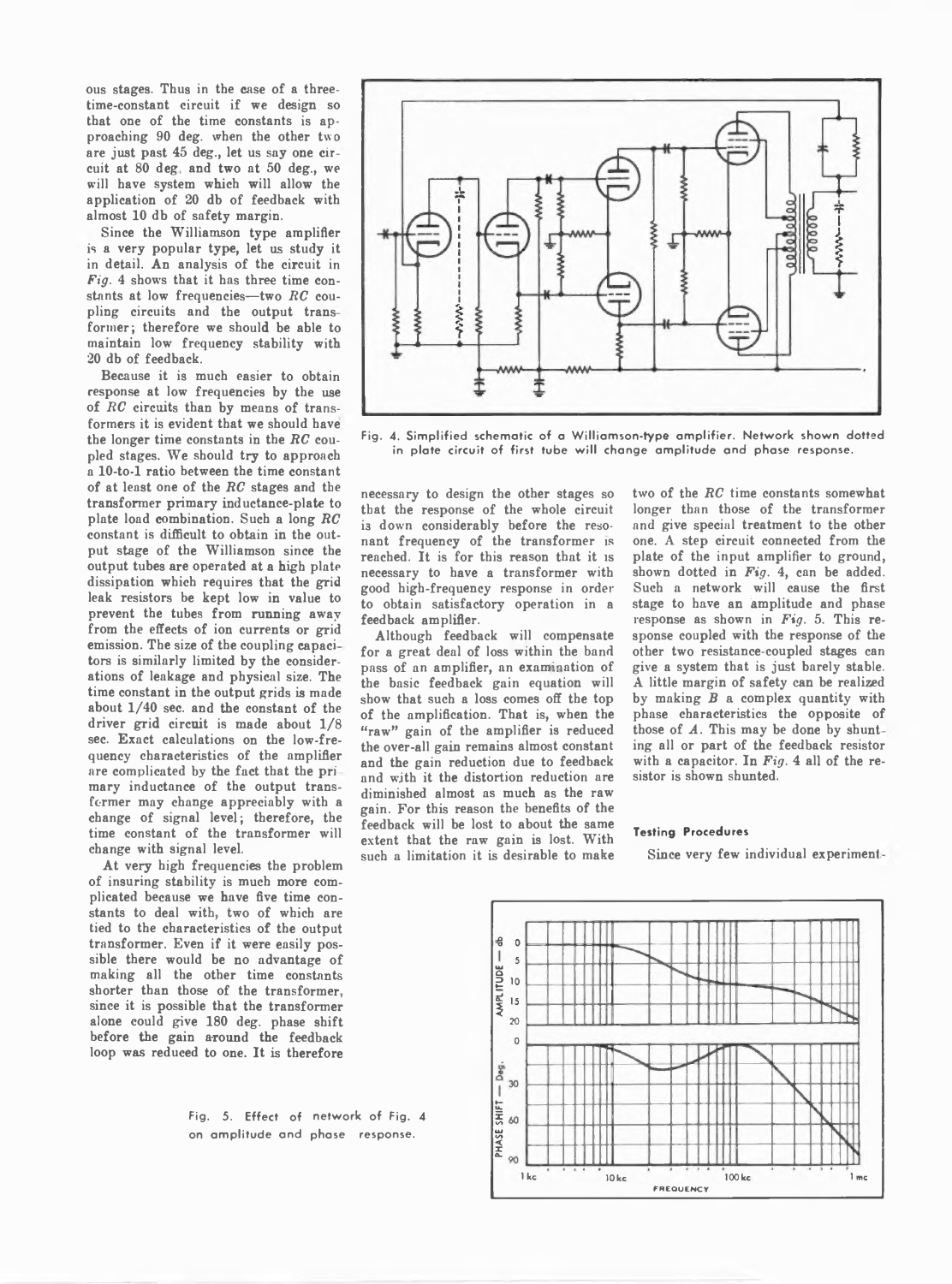

**Fig. 6. 'Scope pattern showing ringing** on 10,000-cps square wave.

ers or hobbyists who build audio amplifiers have phase meters or access to them and very few have audio oscillators with a range of 1 to 100,000 cps, the preceding information is of interest mainly for background purposes. With the mini mum equipment which one should have available in order to adjust high-fidelity



Fig. 7. When small capacitor is added **across output circuit, oscillation increases.**

systems the practical aspects of the stability problem can be worked out. This minimum of equipment consists of an audio oscillator which produces sine and square waves at frequencies up to 10,000 cps and an oscilloscope which will display these waveforms. Most oscilloscopes have response up to 100,000 cps and are thus adequate to reproduce a 10,000 cps square wave. An oscilloscope with a slow sweep speed of about two seconds is very useful for the investigation of the lowfrequency response of the amplifier to transients, but essentially the same information can be obtained by watching a meter needle or a speaker cone when transients are fed into the amplifier. If only a sine wave oscillator is available a simple clipper can be built to change the sine waves to square waves.

Once an amplifier is finished it should be turned on with a resistance load connected to the terminals and the feedback loop disconnected. An oscilloscope should be connected across the load and the audio oscillator connected to the input of the amplifier. The oscillator should be adjusted to furnish a small signal and the oscilloscope should be set up so that a trace of a convenient size is visible on the screen. Next the feedback network should be connected. If the amplitude of the trace on the 'scope screen is reduced you have everything hooked up correctly. If the amplifier goes into violent oscillation at some medium frequency it is necessary to reverse either the primary or the secondary leads of the output transformer. If instead of achieving a reduction of height of the trace when the transformer connections are correct you get very high frequency oscillations you have an amplifier which is unstable with the amount of feedback used and the amount of feedback should be reduced until steps are taken to in crease the stability of the amplifier.

It may also happen that the amplifier is unstable at low frequencies which will be evidenced by motorboating which may either be spontaneous or be dependent upon being initiated by some transient. In this case also the amount of feedback should be decreased until the amplifier is stable so that means of increasing the margin of stability can be explored

Taking the high-frequency troubles first; after stability has been restored by deereasing feedback a 10,000-cps square wave should be applied to the input of the amplifier. The wave form shown on the oscilloscope will be likely to have the appearance of *Fig.* 6 which shows \ iolent ringing on the top of the 10,000-cps square waves. A .005  $\mu$ f capacitor connected across the load resistor gives the waveform shown in *Fig.* 7. The capacitor lowers the resonant frequency of the output and thereby reduces the stability of the amplifier. *Figure* 7 shows that the amplifier is almost in continuous oscillation. When the step circuit



**Fig. 8. Addition of network ot Fig. 4 reduces ringing appreciably.**



Fig. 9. Capacitor across output empha**sizes overshoot of am plifier, even with Fig. 4 network in place.**

of 4700 ohms and .OOlpf is connected from the plate of the first tube to ground the waveform of *Fig.* 8 is produced. There is a slight overshoot on the leading edge of the wave. This overshoot is emphasized when a .05-uf capacitor is



**Fig. 10. Adding small capacitor across feedback resistor of am plifier changes pattern of Fig. 9 to this.**

put across the load as shown in *Fig.* 9. A  $150$ - $\mu$ H capacitor across the feedback resistor removes the overshoot as shown in *Fig.* 10. Capacitors up to ,05pf make no appreciable difference when connected across the load.

The component values listed above may not be exactly correct in all cases, but they give a starting point and with most Williamson-type amplifiers with quality transformers the correct values will probably not be too much different from the ones listed. If the steps listed above do not cure your difficulties a 47 ohm resistor and  $0.1 - \mu f$  capacitor in series should be connected across the output terminals. This combination serves to load the transformer secondary at very high frequencies thus reducing the phase shift introduced by the trans-